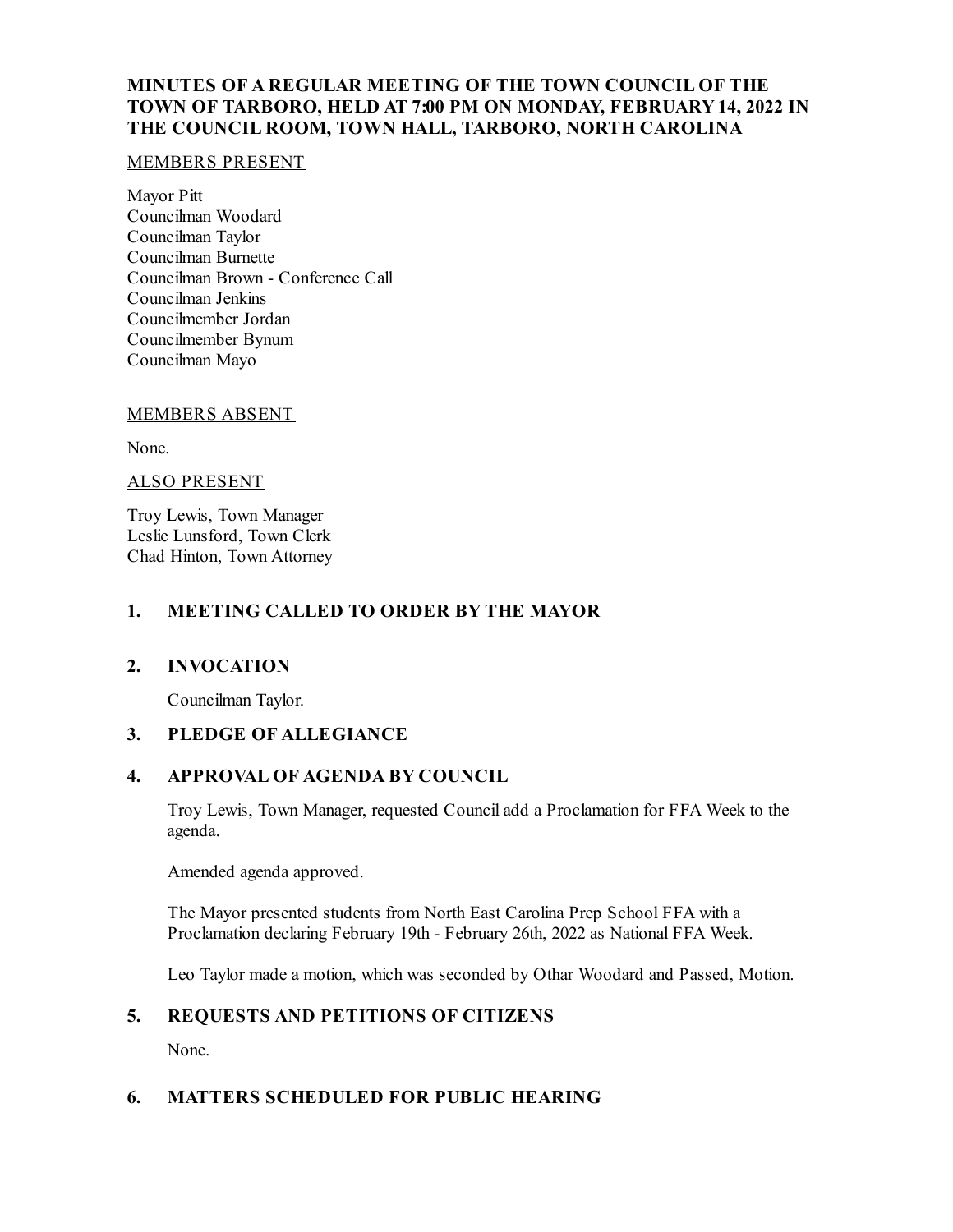Proposed Golf Cart Operation Ordinance - A public hearing will be held to receive public input on the merits of establishing an ordinance for golf cart operation within the city limits of Tarboro and the inclusion of any additional restrictions that would make the ordinance as safe as possible.

The Mayor declared the public hearing open. Troy Lewis, Town Manager, provided background information. Bobby Whitley, Charles Taylor, Kaleena Phelps and Brent Weeks spoke in favor of the proposed Golf Cart Operation Ordinance. No one spoke against. The Mayor declared the public hearing closed.

Council voted to table until the Council Retreat on March 5 & 6, 2022.

Leo Taylor made a motion, which was seconded by Tate Mayo and Passed, Motion. Ayes: Brown, Bynum, Jenkins, Jordan, Mayo, Taylor, Woodard; Nays: Burnette

A public hearing will be held on the assessment for demolition cost of \$5,444.72 for the structure located at 514 Edmondson Avenue.

The Mayor declared the public hearing open.

No one spoke in favor of or against the assessment roll for the cost of demolition for 514 Edmondson Avenue in the amount of \$5,444.72.

Everyone having had an opportunity to be heard, the Mayor declared the public hearing closed.

Counciladopted the Resolution Confirming Assessment Rolland Levying Assessments.

John Jenkins made a motion, which was seconded by Tate Mayo and Passed, Motion.

A public hearing will be held on the assessment for demolition cost of \$6,274.62 for the structure located at 704 Martin Luther King Jr Drive.

The Mayor declared the public hearing open.

No one spoke in favor of or against the assessment roll for the cost of demolition for 704 Martin Luther King Jr Drive in the amount of \$6,274.62.

Everyone having had an opportunity to be heard, the Mayor declared the public hearing closed.

Counciladopted the Resolution Confirming Assessment Rolland Levying Assessments.

Deborah Jordan made a motion, which was seconded by Tate Mayo and Passed, Motion.

A public hearing will be held on the assessment for demolition cost of \$5,032.98 for the structure located at 910 Martin Luther King Jr Drive.

The Mayor declared the public hearing open.

No one spoke in favor of or against the assessment roll for the cost of demolition for 910 Martin Luther King Jr Drive in the amount of \$5,032.98.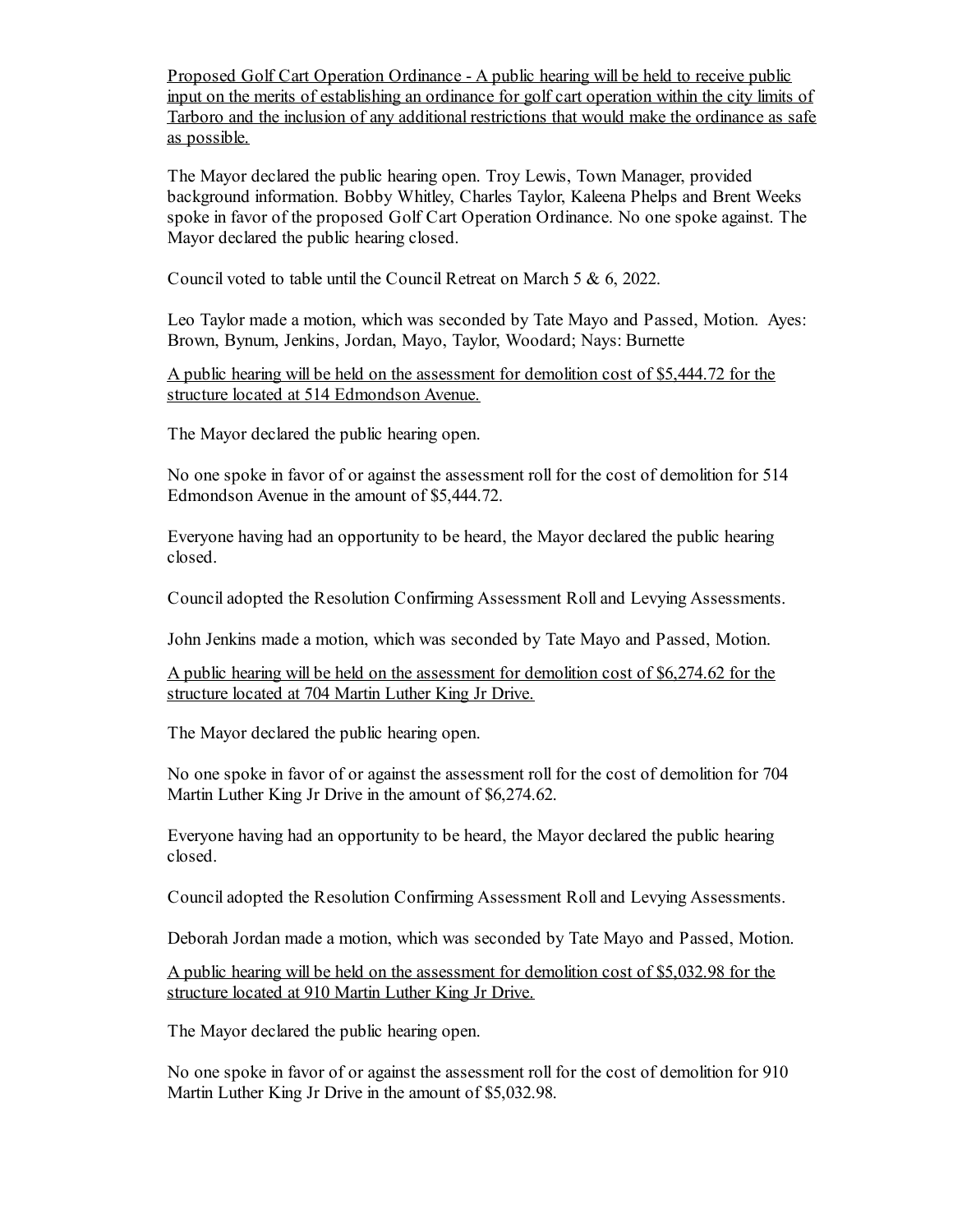Everyone having had an opportunity to be heard, the Mayor declared the public hearing closed.

Counciladopted the Resolution Confirming Assessment Rolland Levying Assessments.

John Jenkins made a motion, which was seconded by Tate Mayo and Passed, Motion.

# **7. TOWN MANAGERS RECOMMENDATIONS**

#### **Consent Items**

Agenda approved as presented. Deborah Jordan made a motion, which was seconded by John Jenkins and Passed, Motion.

- (1) Approve minutes of the January 10, 2022 regular meeting.
- (2) Tax Collector's Report

## **Action Items**

#### **(3) Edgecombe Community College - Water Tank Signage**

Councilaccepted the proposal presented by Dr. Gregory McLeod, President of Edgecombe Community College. Chad Hinton, Town Attorney willassist in developing a contract for the Town of Tarboro and Edgecombe Community College to enter into which will release the Town of Tarboro from any liability. Deborah Jordan made a motion, which was seconded by Othar Woodard and Passed, Motion.

## **(4) Appointment for February - Planning Board & Zoning Commission**

No applications received.

#### **(5) Appointment for February- Historic District Commission**

No action taken at this time.

## **8. OTHER REPORTS**

A. Town Manager

None.

B. Town Attorney

None.

C. Council Members

Councilman Woodard - wished everyone a happy Valentine's Day.

Councilman Taylor - wished everyone a happy Valentine's Day. Asked about the location for the Council Retreat.

Councilman Mayo - offered condolences to Chief Belland the Fire Department on the loss of JR Bulluck.